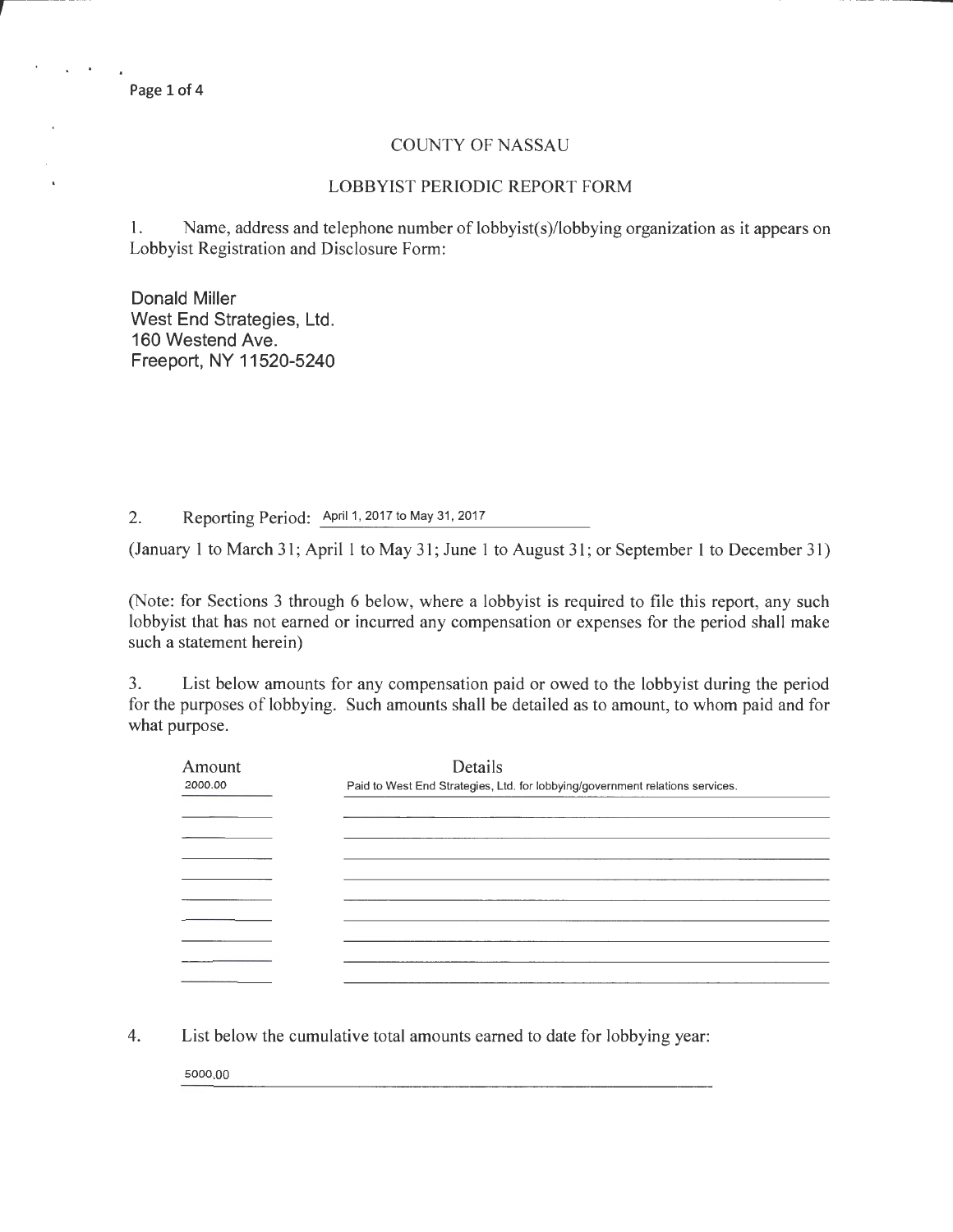Page 2 of 4

5. List below amounts for any expenses expended or incurred by the lobbyist during the period for the purposes of lobbying. Such amounts shall be detailed as to amount, to whom paid and for what purpose.

| Amount | Details                                                                         |
|--------|---------------------------------------------------------------------------------|
|        | No expenses incurred during the Lobbying Period                                 |
|        |                                                                                 |
|        |                                                                                 |
|        |                                                                                 |
|        |                                                                                 |
|        |                                                                                 |
|        | the contract of the contract of the contract of the contract of the contract of |
|        |                                                                                 |
|        |                                                                                 |
|        |                                                                                 |

6. List below the cumulative total amounts expended to date for lobbying year:

No expenses incurred to date.

(In lieu of completing 7 through 10 below, you may attach a copy of your Lobbyist Registration and Disclosure Form, provided the information has not changed.)

7. List whether and where the lobbyist(s)/lobbying organization is registered as a lobbyist (e.g. Nassau County, New York State):

West End Strategies, Ltd. is a registered lobbyist in the State of New York and County of Nassau

8. Name, address and telephone number of client(s) by whom, or on whose behalf, the lobbyist is retained, employed or designated.

Island Harvest Food Bank, 40 Marcus Blvd., Hauppauge, NY 1178 631-873-4775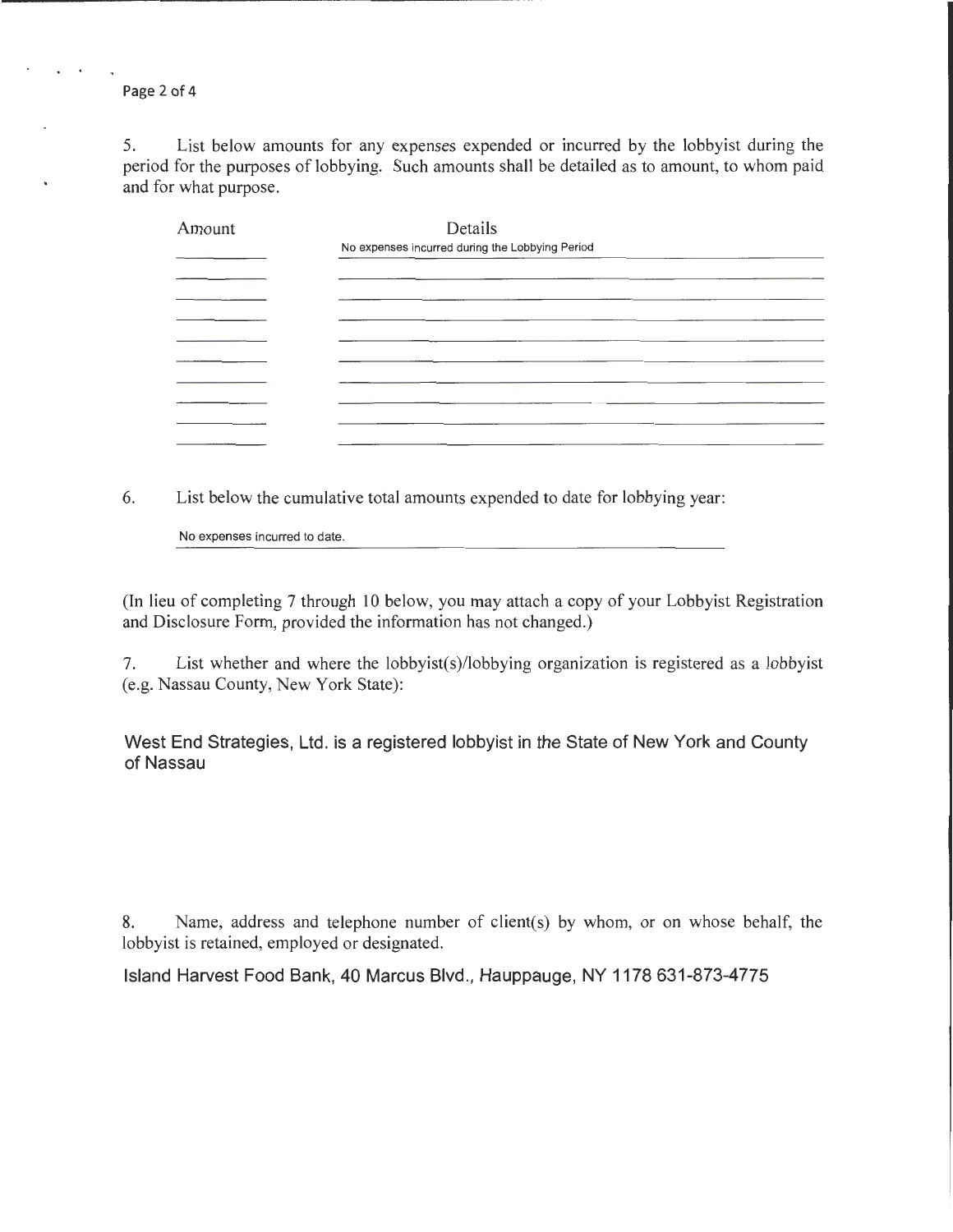Page 3 of 4

9. Describe lobbying activity conducted, or to be conducted, in Nassau County, and identify client(s) for each activity listed, during the Reporting Period.

Conducted outreach to Legislator Laura Curran's office to arrange a site tour and briefing at the Freeport food distribution site on behalf of Island Harvest Food Bank. Site tour with Legislator Curran and Island Harvest Food Bank leadership is scheduled for June, 21, 2017 and is for informational purposes only.

10. The name of persons, organizations or governmental entities before whom the lobbyist has lobbied during the period.

Telephone & email contact with D. Viana (Legislative Aide for Legislator Curran) and M. Dignan (Scheduler for Legislator Curran) to arrange a tour and briefing of Island Harvest Food Bank's Freeport distribution site.